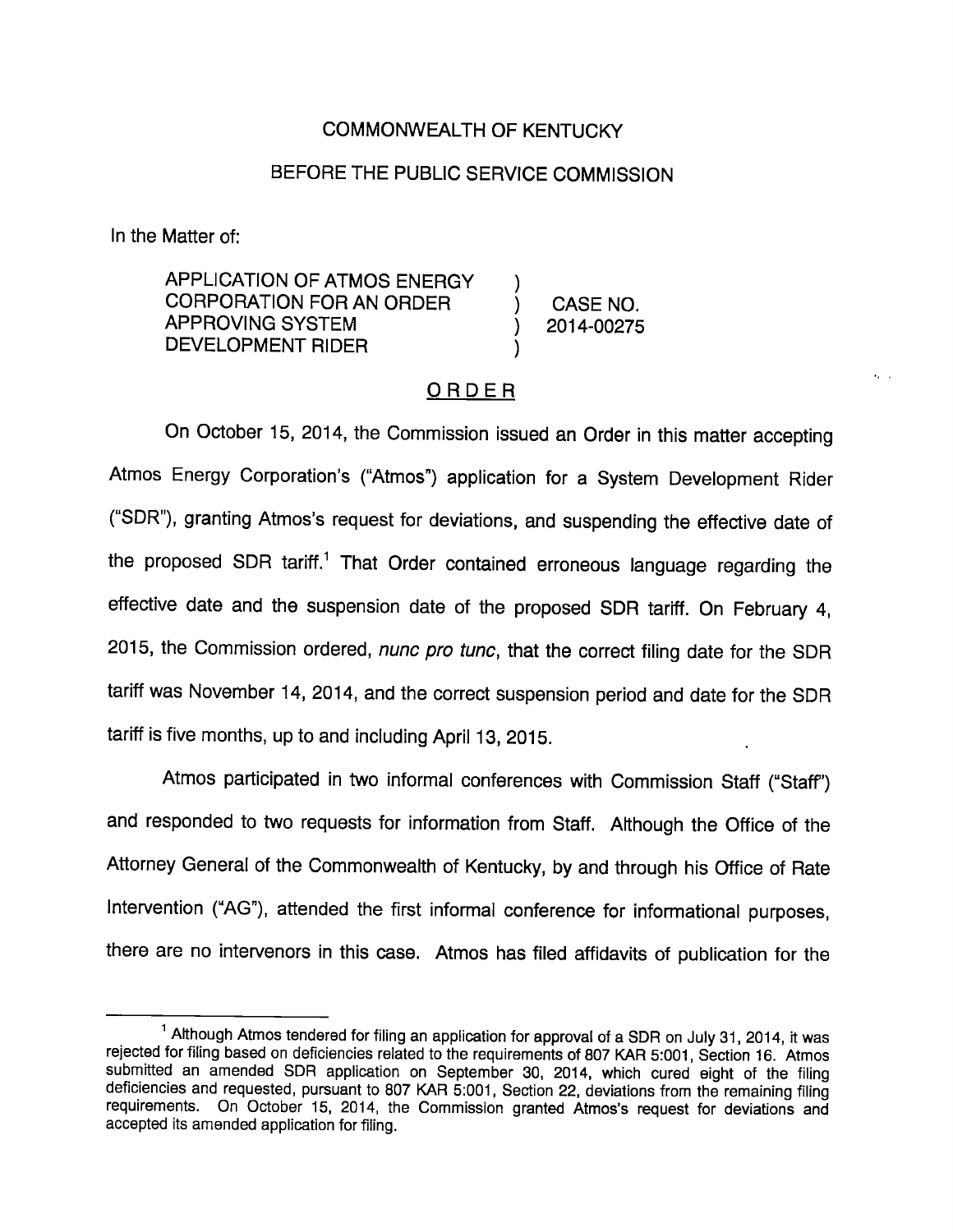newspaper notices in this matter. At this time, the Commission finds that there is sufficient information in the record to adjudicate this matter and that, unless otherwise requested, a hearing will not be required.

IT IS THEREFORE ORDERED that:

1. Atmos shall have seven days from the date of this Order to request a hearing.

2. Unless a hearing is requested, this matter shall stand submitted on the record.

3. If a hearing is requested, Atmos shall file with the Commission, no later than February 20, 2015, a list of the persons it intends to call as witnesses at the scheduled hearing and a summary of each witness's expected testimony.

> By the Commission ENTERED FEB 0 9 2015 KENTUCKY PUBLIC **ERVICE COMMISSION**

**ATTES** Executive Director